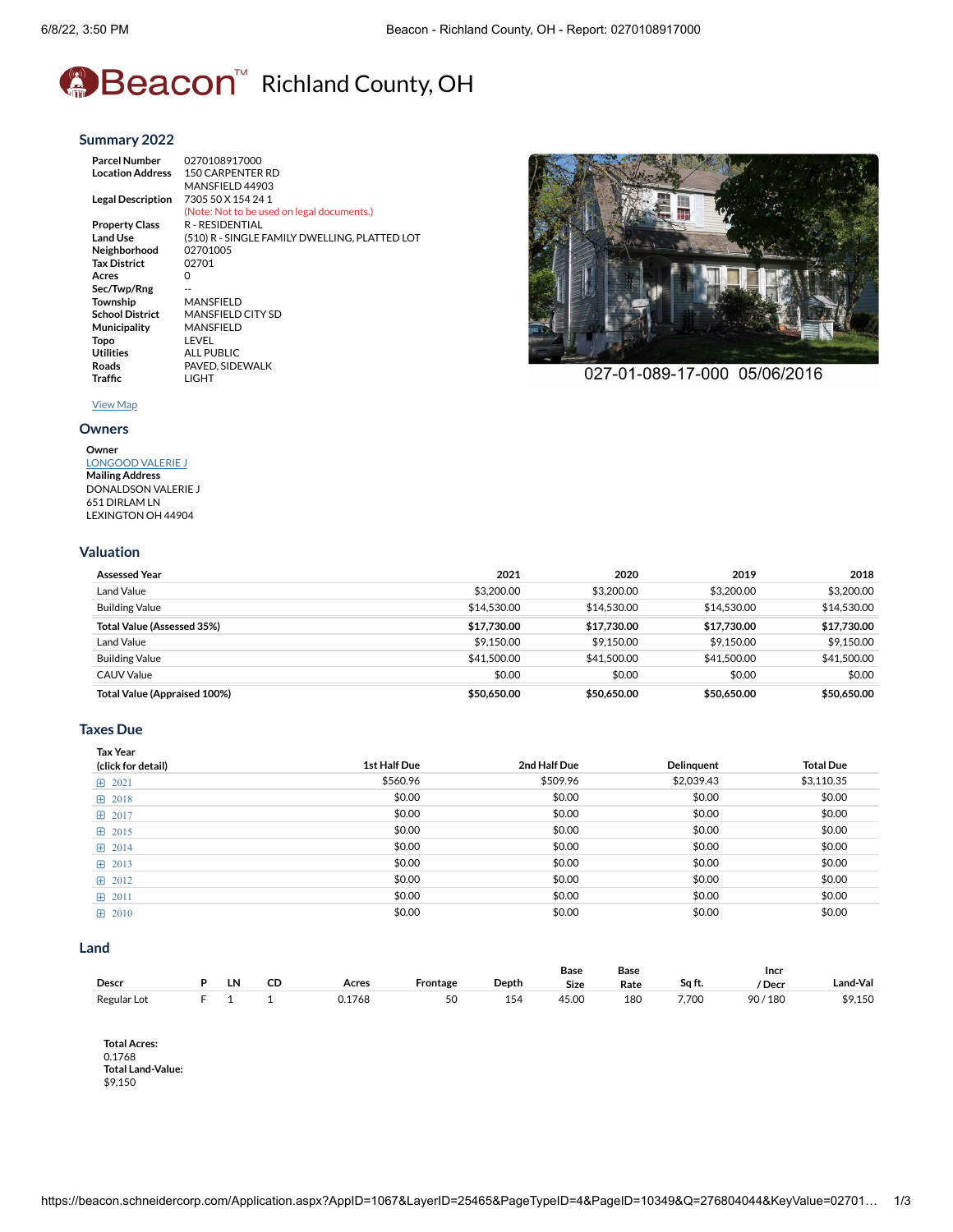# **Residential Improvement Information**

| Card                      |                  | <b>Bathroom Remodeled</b>  |   |
|---------------------------|------------------|----------------------------|---|
| <b>Stories</b>            | 2                | <b>Kitchen Remodeled</b>   | 2 |
| <b>Exterior Wall</b>      | AL/VINYL         | <b>Total Rooms</b>         | 6 |
| Style                     | <b>OLD STYLE</b> | <b>Bedrooms</b>            | 3 |
| <b>Square Feet</b>        | 1528             | <b>Full Baths</b>          |   |
| <b>Basement</b>           | <b>FULL</b>      | <b>Half Baths</b>          |   |
| <b>Heating Fuel Type</b>  | GAS              | <b>Family Rooms</b>        |   |
| <b>Physical Condition</b> |                  | <b>Additional Fixtures</b> | 2 |
| Attic                     | <b>NONE</b>      | <b>Total Fixtures</b>      |   |
| <b>Year Built</b>         | 1935             | <b>WBFP Stacks</b>         |   |
| <b>Effective Year</b>     | $\Omega$         | <b>Fireplace Openings</b>  |   |
| <b>Year Remodeled</b>     | 0                | <b>Prefab Fireplace</b>    |   |
|                           |                  |                            |   |

#### **[Additions](https://beacon.schneidercorp.com/Application.aspx?AppID=1067&LayerID=25465&PageTypeID=4&PageID=10349&Q=1229629299&KeyValue=0270108917000)**

**Card 1**

| Line | <b>Lower</b> | First                            | Second Third Area Value |     |          |
|------|--------------|----------------------------------|-------------------------|-----|----------|
|      |              | Main Building                    |                         | 716 |          |
|      |              | 12 - FEP ENCL ERAME PORCH        |                         |     | 84 3.500 |
| 2    |              | 50 - UNFIN BSMT 10 - 1S FR FRAME |                         |     | 96 5.500 |
| ৽৽   |              | 11 - OFP OPEN FRAME PORCH        |                         |     | 300      |

# **Other Buildings & Yard [Improvements](https://beacon.schneidercorp.com/Application.aspx?AppID=1067&LayerID=25465&PageTypeID=4&PageID=10349&Q=1229629299&KeyValue=0270108917000)**

| Card 1            |                             |            |          |      |                |      |           |      |      |     |         |
|-------------------|-----------------------------|------------|----------|------|----------------|------|-----------|------|------|-----|---------|
| Descr             | <b>Full Description</b>     | Type       | Ouantity | Year | Size           | Area | Grade     | Mods | Cond | MD% | Value   |
| <b>DET GARAGE</b> | FRAME OR CB DETACHED GARAGE | RG1        |          | 1915 | $18\times18$   | 324  | ∩-AVERAGE |      |      |     | \$2,010 |
| <b>CARPORT</b>    | CARPORT                     | <b>RC1</b> |          | 1975 | $12 \times 18$ | 216  | ∩-AVERAGE |      |      |     | \$210   |

# **[Sales](https://beacon.schneidercorp.com/Application.aspx?AppID=1067&LayerID=25465&PageTypeID=4&PageID=10349&Q=1229629299&KeyValue=0270108917000)**

|            |  |                            |                       |          | Instr       | Sale                                  |                  |
|------------|--|----------------------------|-----------------------|----------|-------------|---------------------------------------|------------------|
| Date       |  | Book Page Grantor          | Grantee               | Price    | <b>Type</b> | Validity                              | <b>Qualified</b> |
| 7/16/2003  |  | OSBORNE ORA                | LONGOOD VALERIE J     | \$85.000 | <b>WD</b>   | <b>VALID SALE</b>                     | Oualified        |
| 10/17/2002 |  | SECRETARY OF HOUSING       | OSBORNE ORA           |          | \$0 SV      | EXCESS PERSONAL PROPERTY/NOT ARMS LEN | Unqualified      |
| 6/21/2002  |  | <b>NELSON PHILLIP</b>      | SECRETARY OF HOUSING  | \$0      |             | NOT OPEN MARKET                       | Unqualified      |
| 10/20/1997 |  | SHAFER MARK A              | <b>NELSON PHILLIP</b> | \$75,000 |             | NOT OPEN MARKET                       | Ungualified      |
| 11/8/1991  |  | <b>SHAFER MARK A &amp;</b> | SHAFER MARK A         | \$0      |             | NOT VALIDATED                         | Unqualified      |

# **[Recent](https://beacon.schneidercorp.com/Application.aspx?AppID=1067&LayerID=25465&PageTypeID=4&PageID=10349&Q=459101371&KeyValue=0270108917000) Sales in Area**

# **Sale date range:**

**From:**

| 06/08/2019 |  |
|------------|--|
| To:        |  |
| 06/08/2022 |  |





# **[Photos](https://beacon.schneidercorp.com/Application.aspx?AppID=1067&LayerID=25465&PageTypeID=4&PageID=10349&Q=459101371&KeyValue=0270108917000)**